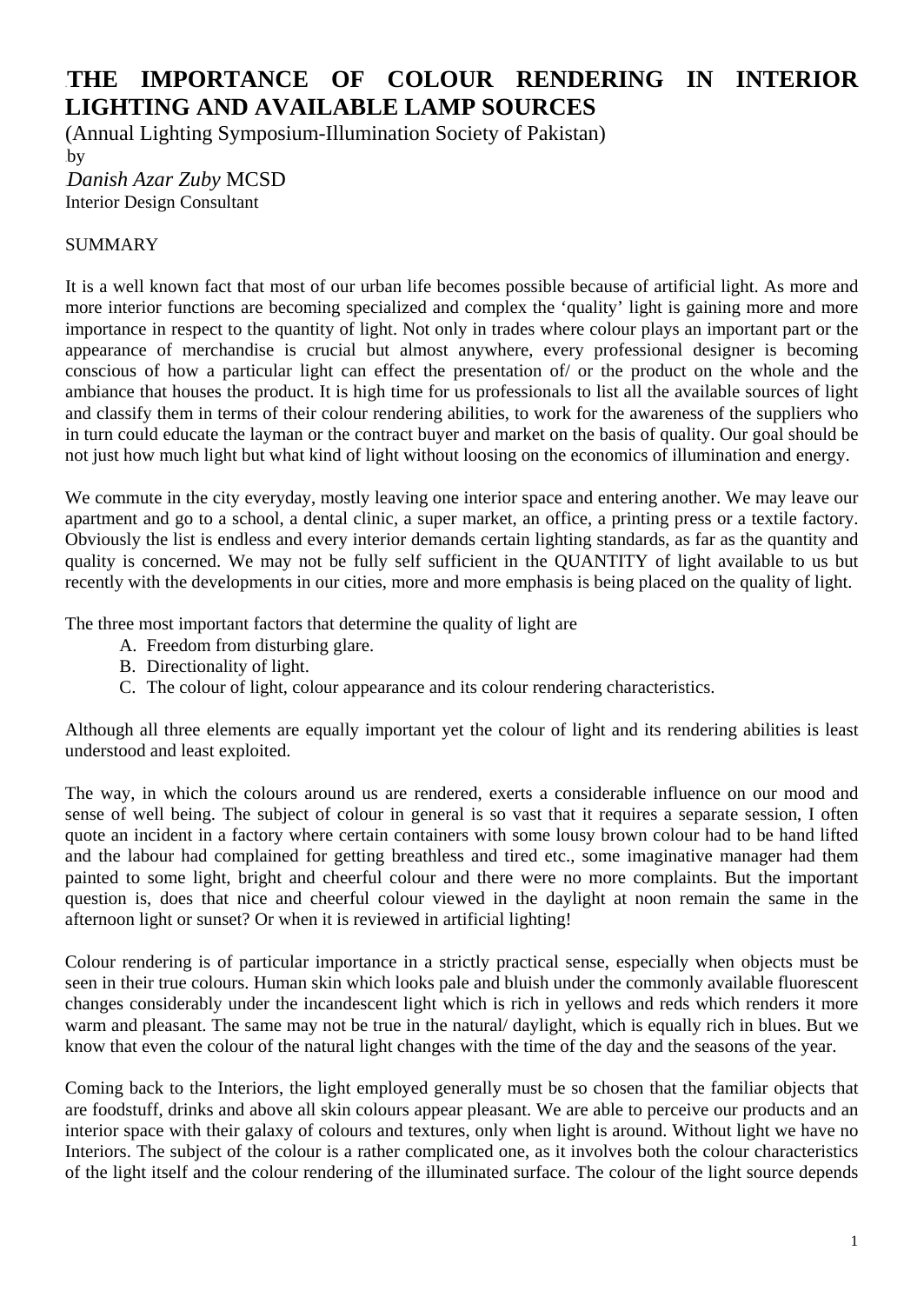upon the spectral composition of the light emitted by it, apparent colour of a light reflecting surface, on the other hand, is determined by two characteristics: the spectral composition of the light by which it is illuminated and the spectral reflectance characteristics of the surface.

We know that a coloured object is coloured because it reflects light selectively. The spectral reflectance curve of red paint, for example, shows that it reflects a high percentage of the red wavelengths and little or none of the blue end of the spectrum. But an article painted red can only appear red if the light falling on it contains sufficient red radiation, so that this can be reflected.

The two major criterion for the subject of colour characteristics of lamp sources, as specified in recommendations are

## COLOUR TEMPERATURE, in Kelvin or (K)

## COLOUR RENDERING INDEX OR (Ra)

The colour appearance of light standards are based on a black body radiator which starts to emit visible radiation when heated. This radiation has a relation with the colour specific to the temperature of the body. Different elements will have a different glow on different temperatures. Based on this theory we find that candlelight is 2200 K, a tungsten filament lamp is 2800 K while the colour temperature of the sunlight is 5500 K. A correlated chart has been prepared by the CIE and one can assess the colour (appearance) temperature of any light radiation from any source.

The colour temperature which are less than 3300 K appear warm or rich on the yellow side of the spectrum and are considered warm white. The range of colour temperatures between 3300 and 5000 K is considered as intermediate white. More than 5000 K is rich in the blue end of the spectrum as is taken as cool white.

Although light sources having the same (correlated) colour temperature and also have the same colour appearance does not necessarily mean that colour surfaces will look the same under them. The colour rendering can be different with lights having similar colour temperature, as the spectral distribution or the wavelengths emitted by different matters that are used to produce light is different at different temperatures. This is particularly true with thermal radiators i.e. incandescent lamps, but a selective radiator like a common fluorescent, which is a gas discharge lamp, emits light in a selected number of spectral lines or bands, the other wavelengths being absent.

The colour appearance obtained from such light source can nevertheless be 'white' as we know from the 'additive colour mixing' theory. Any spectral colour together with its complementary colour will produce white light, and as the complementary colour itself is generally also present in the spectrum, or can be obtained by mixing of two other spectral colours, it is possible to obtain white light by the combination of only two or three single wavelengths. Although the white light thus obtained may be of colour appearance comparable with that of a thermal radiator and therefore can be assigned a correlated colour temperature – true surface colours illuminated by it will often be difficult to distinguish, as most of the colour shades they are composed of are absent in the light falling upon them.

This effect is not restricted to white light. If we compare the monochromatic yellow light from a low pressure sodium lamp with incandescent light with a yellow filter, both of which may have a similar colour appearance and temperature, the colours can be distinguished fairly well under the incandescent lamp whereas every thing turns yellowish with the sodium lamp.

The number, arrangement and relative intensity of the spectral lines or bands present in the visible part of the spectrum of a selective radiator, together determine how far a random selection of surface colours can be faithfully reproduced under this light. This is called the colour rendering capability of the light source.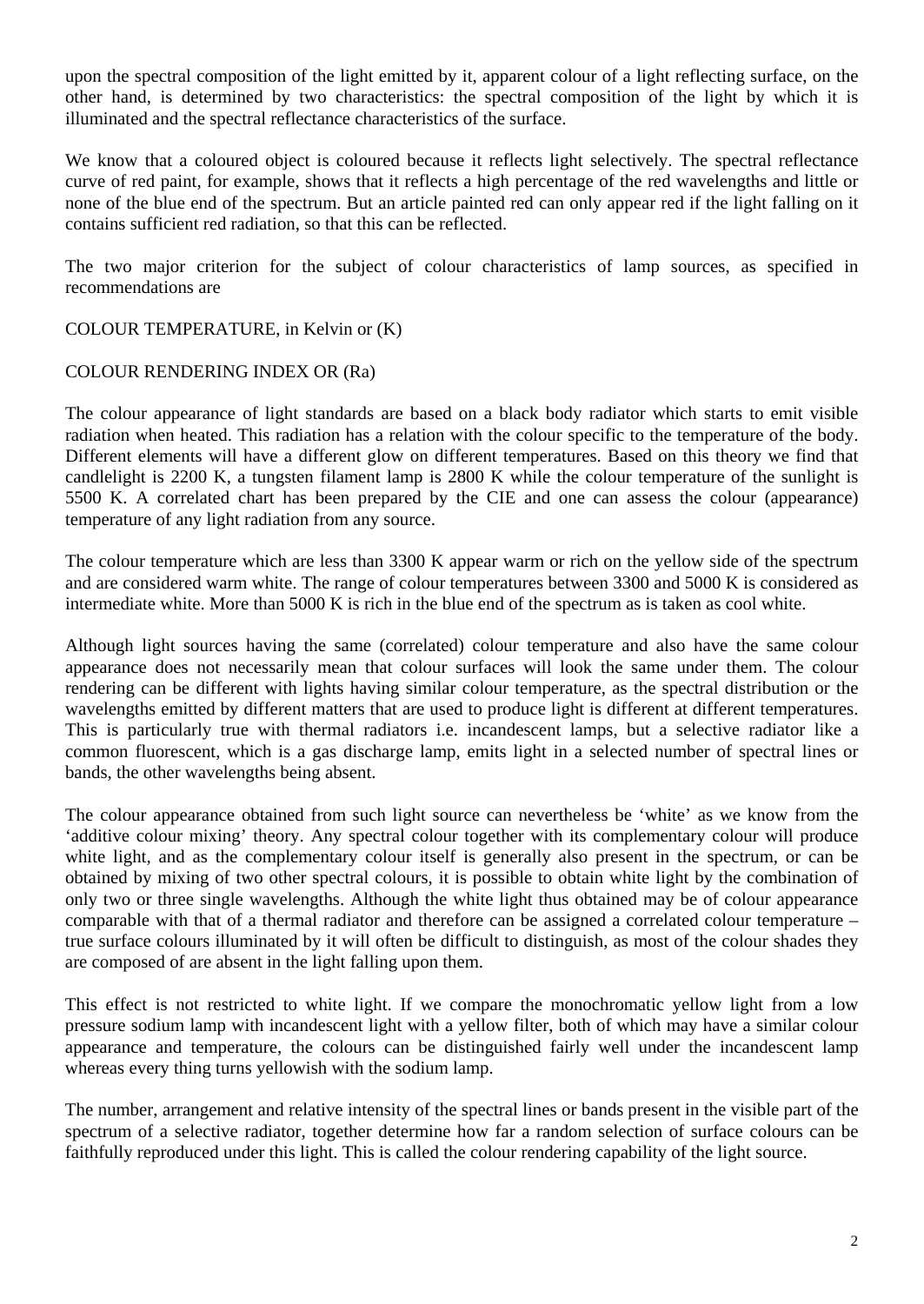The CIE has developed a systematic method for the quantitative assessment of colour rendering capability on the basis of eight test colours. First the correlate colour temperature of the light source under the test colour is assessed. Then for each test colour, the colour appearance under the source is calculated as a percentage of that of a black body radiator of the same colour temperature. The average result is called the colour rendering Index, (Ra). This is a number that may vary between "no colour rendering" for mono chromatic light sources, like the sodium lamps and 100 for true black body radiators. For values below 25, the colour rendering index has no practical meaning.

Generally it is considered a mistake to take daylight as a standard because of its chromatic changes of colour (temperature) with the time of the day, but I feel that because of our psychological attunement and historical bondage with the natural light we should not disregard its importance and the part it can play with our psyche, and perhaps our metabolism. It's all right, for scientific reasons to explore the new technologies to experiment and discover new methods for improving colour rendition in luminaries. It is also correct to assess the colours under the same type of lighting as that existing in the area where they will be finally seen, but I feel that humans will always feel at home with colour of light resembling the natural as much as possible, in fact he will not have any strain whatsoever to identify himself with.

In the west colour rendering lamps are no more a cost burden on the lighting design scheme. It's an old story when lamps of low Ra i.e. common fluorescent tubes were considered economical. Unfortunately the incandescent lamp, having the highest Ra, consuming the most energy and at the same time giving fewer lumens per wattage, is in full swing mass production in this country which is so poor in the energy sector.

The developments made in the west with their second generation lamps have changed the concept of lighting. The second generation compact fluorescent lamps have made a tremendous improvement as far as lamp efficacy and Ra is considered. In fact the invention of the Tri-phosphor lamps have made a revolution in the fluorescent lighting altogether.

In 1976, Westinghouse introduced the first Tri-phosphor lamps, which had been invented during the 60's by Dr. William Thornton under the name of Ultralume. The radical difference from standard fluorescent lamps is this: most commercial fluorescent lamps are intended to maximize lumen output without regard to the colour rendition. Tri-phosphor lamps produce energy output in three narrow bands at approximately 440-450 nm, 535-550 nm and at 610-640 nm to which the cone cells of the retina in human eye are most sensitive.

Tests have proven, explains Dr. Alexander Styne of University of Miami, that equal visual satisfaction and performance can be obtained from the light produced by these lamps at lower levels of illuminance than from standard fluorescent sources. Big manufacturers like Philips have achieved amazing results by using rare-earth phosphor rather than halo phosphors as coating for the TL, the only problem is that it may take years when it will be manufactured in Pakistan.

Comparing the international scenario with that of the Pakistan, I would dare say that the local/ conscious designers have been totally frustrated as no development is still in sight as far as colour rendition is concerned. No doubt that the major suppliers have paid a lot of attention to the energy lamps but a total disregard to the colour has wrongly conditioned the buyers.

Even after the demand and pressure only one manufacturer came up with a slightly improved version of the warm white fluorescent tube. This is still not closed to the variety available abroad. It is only after the liberal import policy that we have been flooded by the "CFL's" and low voltage Halogens, but then the cost factor does not make it as popular as the typical and cheap colour 54.

In the end I would like to conclude with a remark for the lighting research scientists: to consider the natural light, (which is equally rich in the blues as much as it is in the reds and yellows), as a norm rather than Incandescent at 100 Ra which is rich in the yellow end of the spectrum.